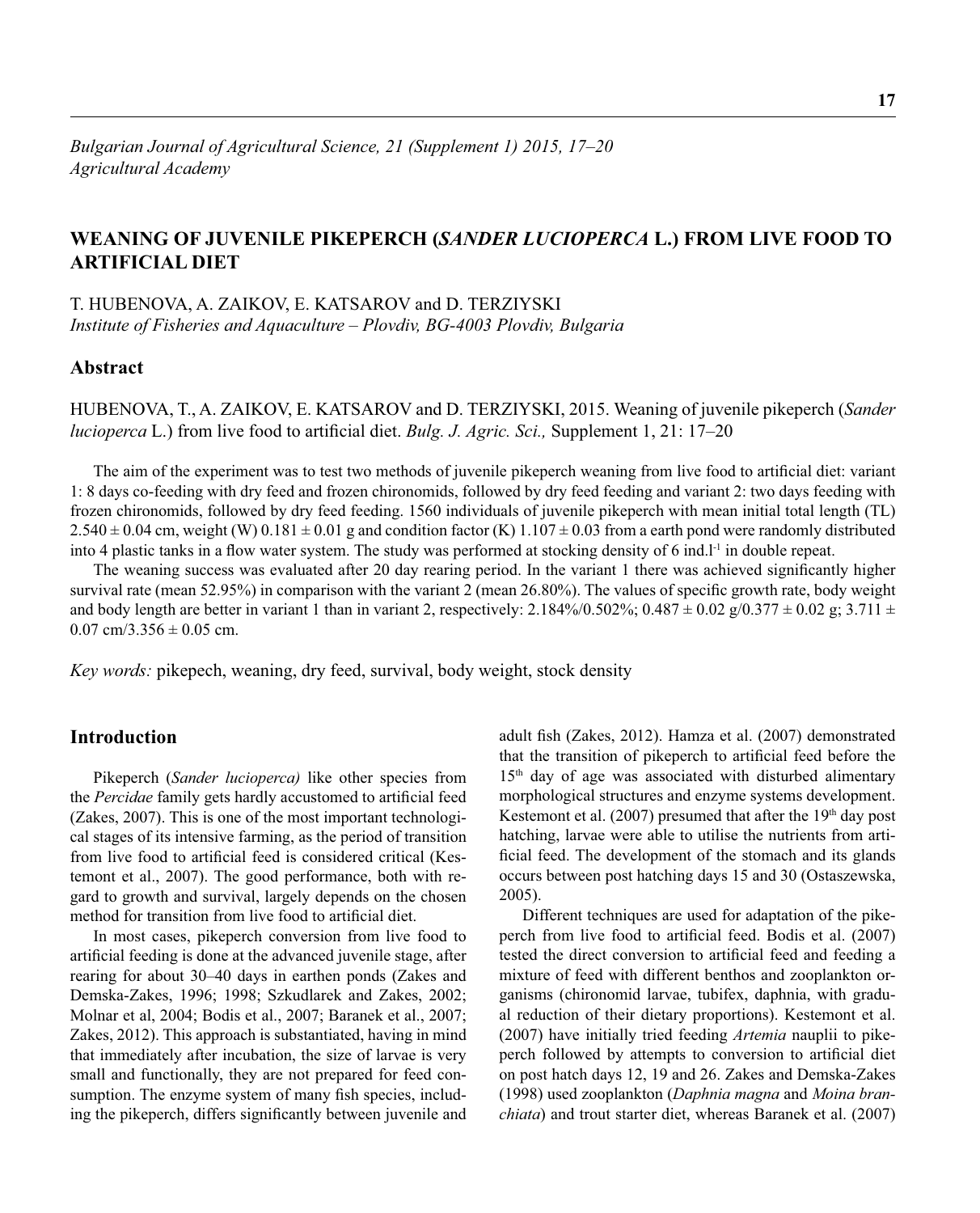evaluated two alternatives for transition to artificial feed  $$ either direct or conversion with an intermediate stage of cofeeding artificial feed and chironomids. The same researchers outlined that moist and semi-moist food was appropriate for feeding of larvae whereas Brown et al. (1996) used such diet with success in the conversion of *Perca fluviscens* to artificial feed. Grozea et al. (2012) have fed fish with *Artemia* and artificial feed with gradually increasing the proportion of the latter. In some cases, minced fish meat was employed in the initial conversion (Molnar et al., 2000; Altun et al., 2008) or mixture of tubitex and dry feed (Molnar et al., 2004b). At some extent, the results from the cited experiments are inconsistent, and sometimes even contradictory.

The purpose of this study was to compare two methods for conversion from live food to artificial feed in advanced juvenile pikeperch through evaluation of main production traits – growth, survival and condition coefficient. So far, similar studies have not been performed at a national scale and no publications on the problem are available.

### **Material and Methods**

The experiments were conducted in the experimental base of the Institute of Fisheries and Aquaculture in Plovdiv. For the trial larvae, obtained from natural reproduction in a pond were used. The larvae was transported to the aquarium hall, where the average measures of their initial length (TL, cm), body weight  $(BW, g)$  and condition coefficient were defined. The measurements were taken after anaesthesia with clove oil at a dose of  $0.03 \text{ ml.} l^{-1}$ .

The experiments were performed in flow water tanks. Groundwater with a temperature of 12°C was used, heated and aerated before entering the experimental tanks. Aeration was done by means of compressor and heating – with electric heaters. Throughout the experiment, relatively constant water temperature and dissolved oxygen were maintained:  $22.0 \pm 0.5$ °C and  $7.2 \pm 1.4$  mg.<sup>1-1</sup> respectively. The complete water exchange in the tanks was every hour.

The study was performed at a stocking density of 6 individuals. $l^{-1}$  in two replications: Variant  $1 - \text{tanks } 1$  and 2 and Variant 2 – tanks 3 and 4. For that purpose 1520 advanced juvenile pikeperch with initial body length (TL)  $2.540 \pm 0.04$ cm; initial body weight  $0.181 \pm 0.01$  g and condition factor  $1.107 + 0.03$  were used.

The duration of the experimental period was 20 days. The period before full transition to artificial food feeding was 10 days for Variant 1, and 2 days for Variant 2.

After the distribution of fish in tanks and 2-day fasting in order to their adaptation to the new rearing conditions and activation of feed ingestion behaviour, two variants of feeding were applied. In this experiment, frozen chironomids and starter feed for trout, produced by the Scretting company were used. The protein content of pellets was 52%, and fat content – 16%.

In variant 1, the following schedule was applied: day  $1-2$ – 100% chironomids; day 3–4 – mixture of chironomids and feed at a ratio of 75:25; day  $5-6$  – mixture of chironomids and feed at a ratio of 50:50; day  $7-8$  – mixture of chironomids and feed at a ratio of 25:75; from day 9 onward – only dough-like feed.

In variant 2, during the first two days after the fasting period the pikeperch received only chironomids, and thereafter, an immediate transition to 100% artificial dough-like feed was done. The feeding was *ad libitum*, from 8.00 AM to 10.00 PM. Tanks were cleaned by means of siphon procedure twice a day. Dead fish were counted and removed in the morning and in the evening.

At the end of the experiment the fish body weight and length, specific growth rate and condition coefficient were defined. Survival rate was defined by the formula:

$$
S = 100 \times (LC/LS),
$$

where  $S$  – survival rate,%;

 $LC$  – number of fish at the end of the experiment;

 $LS$  – number of fish at the beginning of the experiment.

For the assessment of the specific growth rate the following formula was used:

$$
SGR - 100 \times (InBW2 - InBW1)/D
$$

where  $SGR$  – specific growth rate,  $\frac{\frac{9}{6}}{day}$ ;

- BW1 the average body weight at the beginning of the experiment, (g);
- BW2 the average body weight at the end of the experiment, (g);
- D the period of the experiment (days).

The condition coefficient at the beginning and the end of the experiment was calculated by the formula:

$$
CF = 100 \times (BW \times TL^{-3})
$$

where  $CF$  – coefficient of Fulton (condition coefficient);

 $BW - body weight(g);$ 

TL – body length (cm).

### **Results and Discussion**

The size of fish at the time of their transition from live to artificial food is considered a key factor (Zakes, 1999). In most cases, it is recommended that fish should weigh more than 0.3 g and have more than 3 cm body length. Our experiment has been performed with fish of relatively smaller size than that used in similar studies (Molnar et al., 2004b; Ba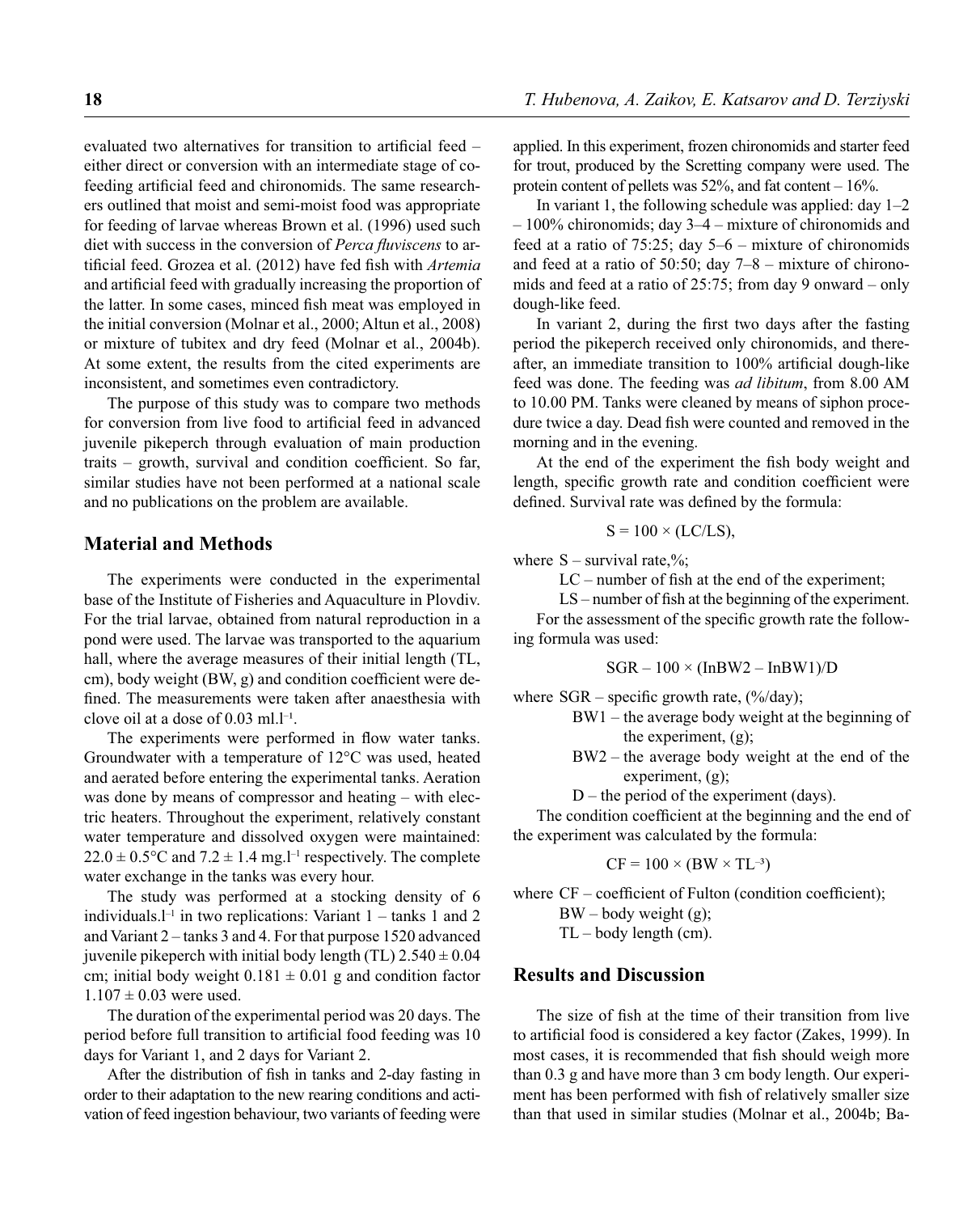ranek et al., 2007; Bodis et al., 2007; Policar et al., 2013). At the same time Zakes (2012) outlines that the conversion from live food to artificial feed could be performed with smaller fish which, if successful, would increase the efficiency of the mixed system – for initial farming of larvae in ponds followed by transfer in tanks for adaptation to artificial feed.

The use of clove oil for anaesthesia of fish at a dose of  $0.03$  mg.<sup>1-1</sup> facilitated at a significant extent the manipulations related to measurements. Fish tolerated well this concentration and recovered rapidly from anaesthesia after being placed in clean water.

The adaptation of fish to chironomid larvae in both variants occurred as early as the first day. Most fish attacked the food in the water volume; some were feeding at the bottom. Single pikeperch did not react to food and ignored it.

In variant 1, feeding with mixture of chironomids and trout feed with gradual increase of artificial feed proportion did not influence the feeding activity of fish. The chironomid/feed mixture was accepted very well and attacked by some fish that tore the dough-like feed. A minor part of the feed on the bottom was consumed by the fish but the other remained. In general, fish were reluctant to eat the feed that fell on the bottom, only few accepted it.

After two days on chironomid feed, the fish from variant 2 responded to the artificial diet, but their feeding activity was reduced. More fish refused to eat as compared to the fish number in variant 1. After repeated offering of dry pellets, fish accepted them less willingly and exhibited a lower activity than when dough-like feed was given; that is why, this method for feed preparation and offering was used throughout the experimental period.

During the experiment, cannibalism was observed, specific for the farming of the species (Zakes, 1997; Baranek et al., 2007; Policar et al., 2013). In most cases, the larger and more aggressive fish attacked the smaller and weaker ones and even if the latter are not swallowed, they could be injured, stressed and consequently perished. Cannibalism was more frequently observed in variant 2 compared to variant 1.

The survival of fish is the main parameter showing the efficiency of transition from live to artificial diet and is largely variable according to the different studies (Zakes, 1997; Zakes, 1999; Szkudlarek and Zakes, 2002; Ljunggren et al., 2003., Molnar et al., 2004a; Molnar et al., 2004b; Baranek et al., 2007; Wedekind, 2008). Most commonly, a higher mortality rate is observed in the beginning of the conversion period, principally caused by hunger and aggression – injury and cannibalism.

In our experiment, a higher survival rate was detected in variant 1 vs. variant 2 (Table 1) with similar values for both replications  $-53.6\%$  and  $52.3\%$  for tank 1 and tank 2 respectively. In variant 2, the survival rates of both replications were also similar but substantially lower (26.0% for tank 3 and 27.6% for tank 4) compared to variant 1. The average survival rate for variant 1 was  $52.95\%$ , and for variant  $2 -$ 26.80% i.e. there was a 1.97-fold difference in favour of the former variant. The experimental data confirmed the more difficult adaptation and higher mortality rate in fish under variant 2 conditions.

According to Bodis et al. (2007) the pikeperch tolerates well the stress associated to live to artificial diet conversion. Our observations provided proofs that fish were not stressed by manipulations in tanks related to daily cleaning, changing filters, removal of dead fish etc. Immediately after the manipulations, fish accepted food normally, without behavioral deviations.

With respect to growth, the performance in variant 1 was statistically significantly better than that in variant 2  $(p = 0.00001)$ . The pikeperch increased their initial weight of  $0.181 \pm 0.01$  g almost 2.7 times, and the average weight from the two replications was  $0.487 \pm 0.02$  g. In variant 2, the increased was about 2 times with average weight from the two replications  $0.377 \pm 0.02$  g. The same tendency was observed for initial and final body length. In variant 1, body length increased from  $2.540 \pm 0.04$  cm to  $3.711 \pm 0.07$  cm, whereas in variant 2 the average final length was  $3.356 \pm$ 0.05 cm. The difference between the variants was in agree-

#### **Table 1**

|  |  |  |  |  | Results from rearing of pikeperch juveniles at two different feeding schemes |
|--|--|--|--|--|------------------------------------------------------------------------------|
|--|--|--|--|--|------------------------------------------------------------------------------|

| Parameters               | Measure    | Variant 1        |                  | Variant 2        |                  |
|--------------------------|------------|------------------|------------------|------------------|------------------|
|                          |            | Tanks            |                  | Tanks            |                  |
|                          |            |                  |                  |                  |                  |
| Stoking density          | $ind. l-1$ |                  |                  |                  |                  |
| Final body weight        | g          | $0.433 \pm 0.02$ | $0.542 \pm 0.02$ | $0.397 \pm 0.02$ | $0.357 \pm 0.01$ |
| Final body length        | cm         | $3.560 \pm 0.07$ | $3.863 \pm 0.07$ | $3.413 \pm 0.06$ | $3.300 \pm 0.03$ |
| Condition coefficient, K |            | $0.942 \pm 0.02$ | $0.936 \pm 0.02$ | $0.988 \pm 0.02$ | $0.986 \pm 0.02$ |
| Survival rate            | $\%$       | 53.6             | 52.3             | 26.0             | 27.6             |